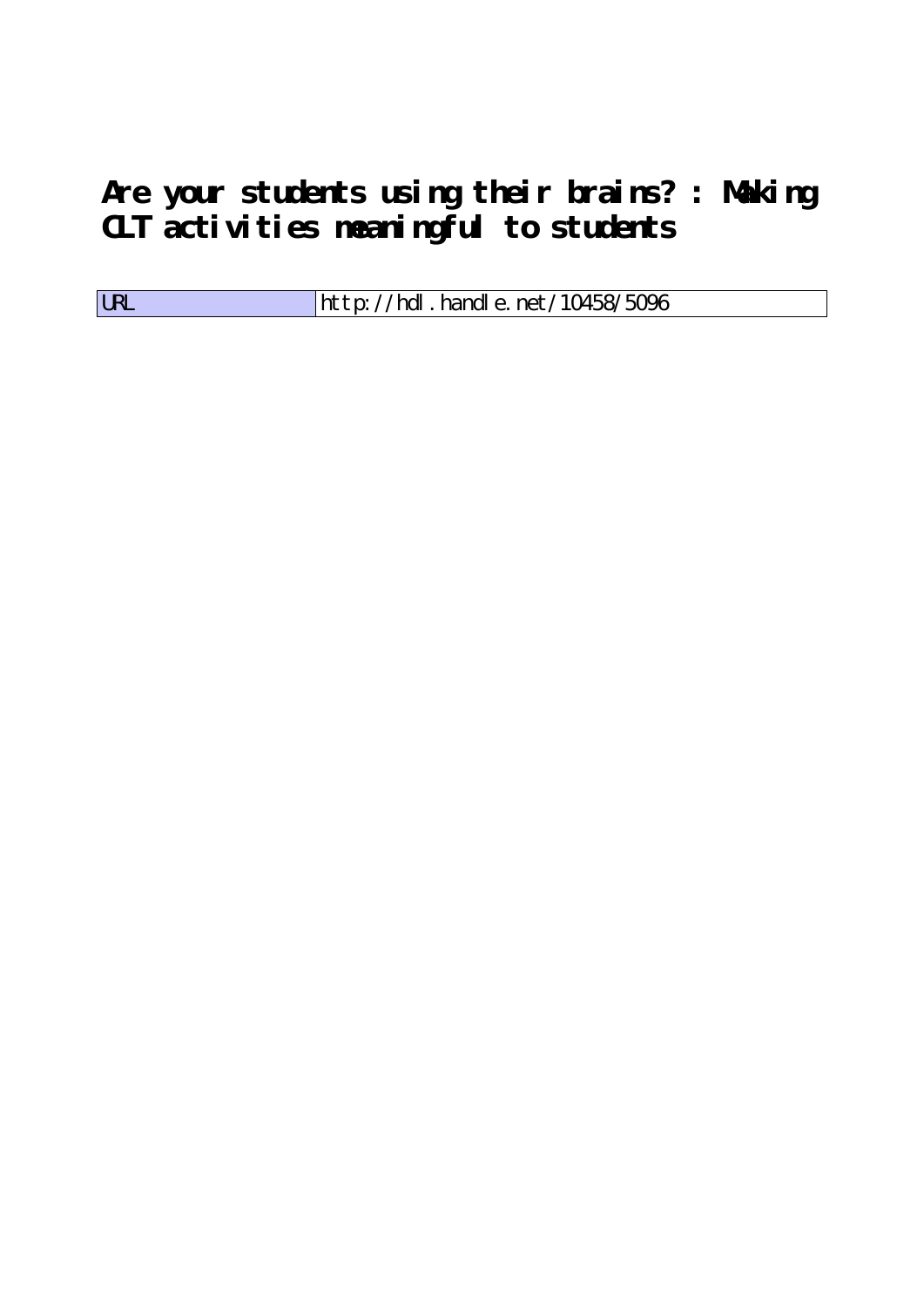### ARE YOUR STUDENTS USING THEIR **BRAINS?** -MAKING CLT ACTIVITIES MEANINGFUL TO STUDENTS-

Kaoru Iseno University of Miyazaki Graduate School of Education Japan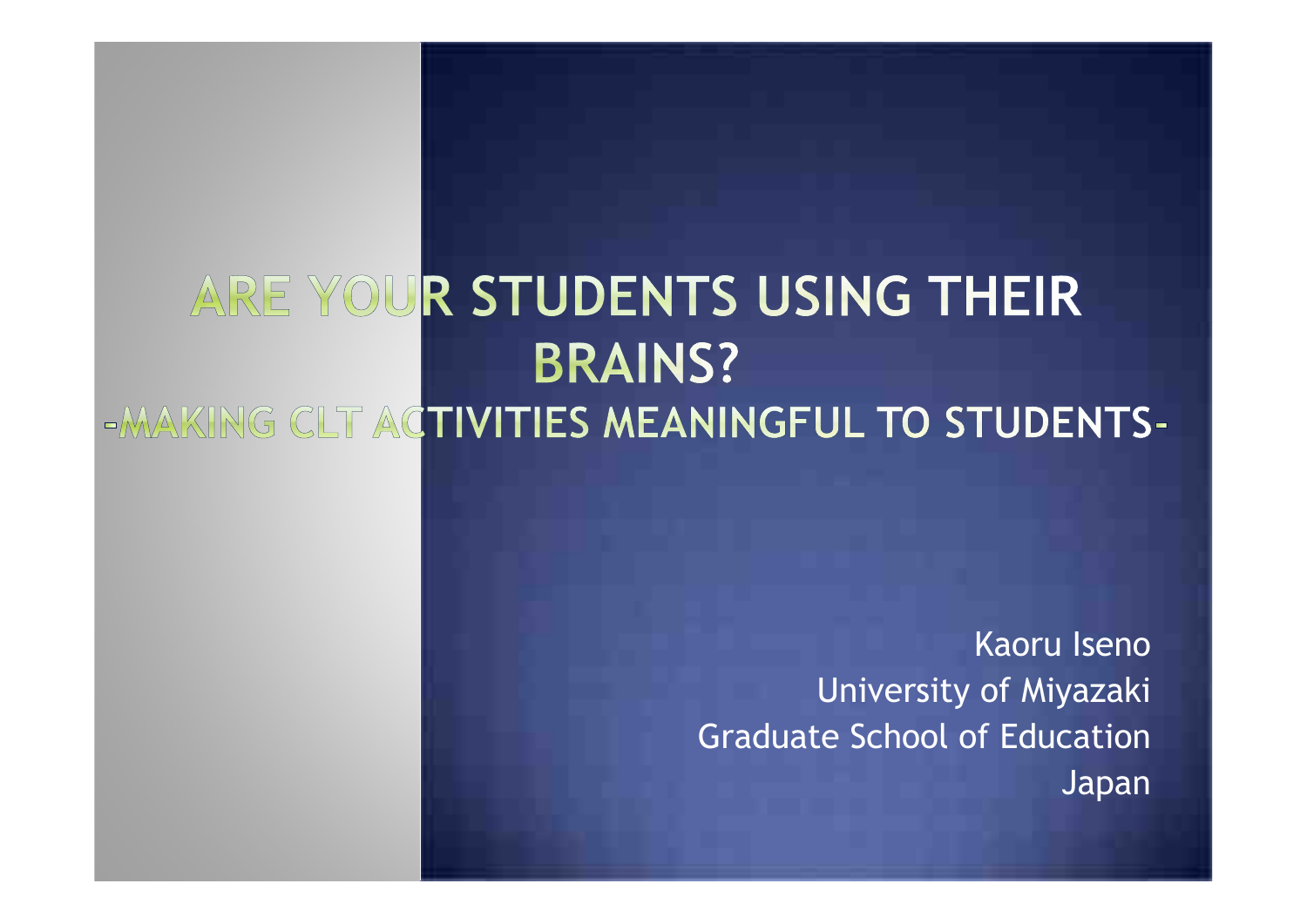### TYPICAL ENGLISH LESSON IN JUNIOR HIGH SCHOOL IN JAPAN

- T: Good morning, class. How are you? Ss: Good morning, Ms. Hayashi. I'm fine. Thank you, and you? (in chorus)
- T: I'm good. What's the date today?
- Ss: It's July 19. (in chorus)
- T: What day of the week?
- Ss: It's Friday.
- T: OK. So how is the weather today? Ss: It's sunny.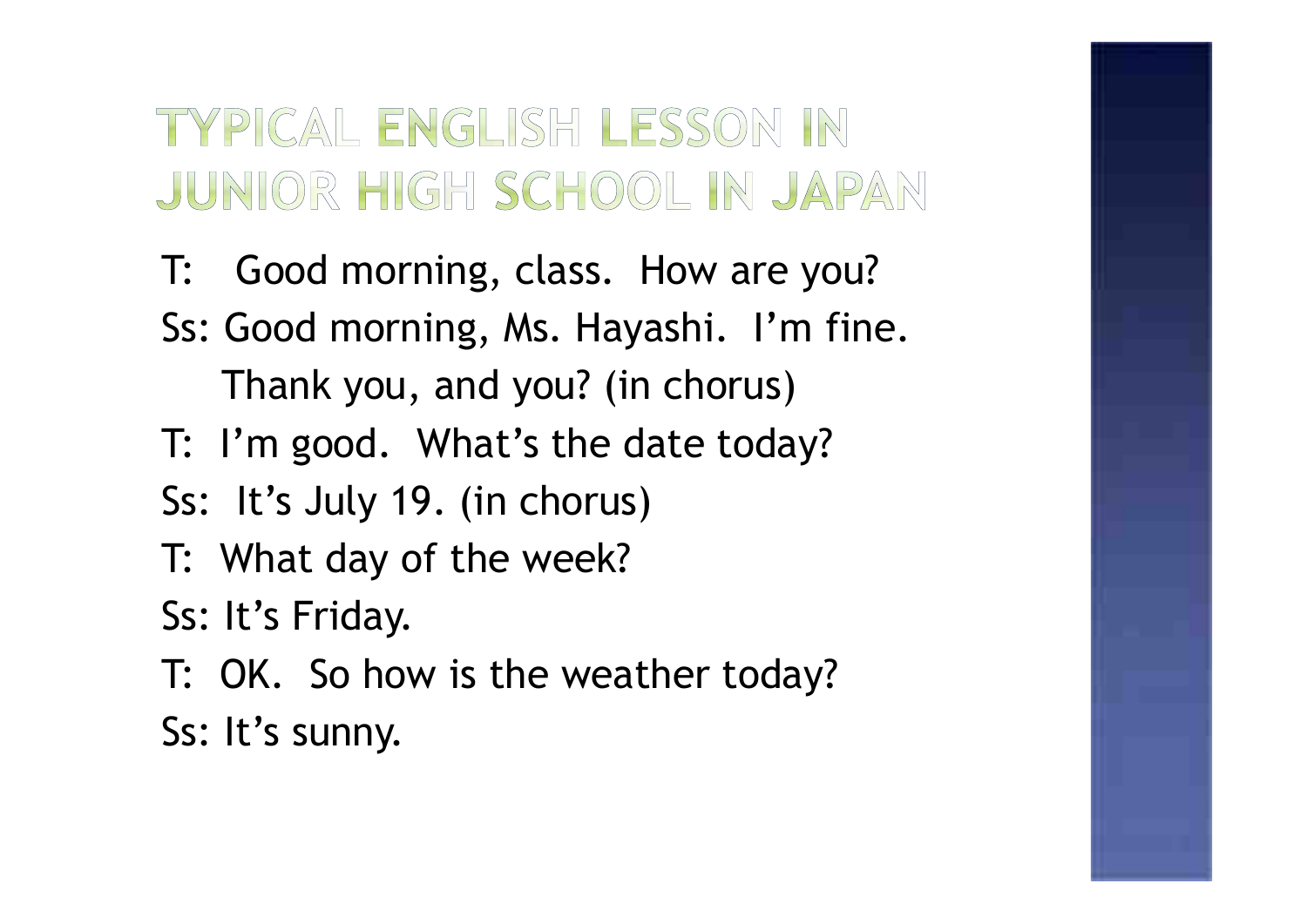Mandatory "Course of Study" by the Ministry of Education

1990 Course of Study: communication: the buzz word for English education in Japan

Reinforced in 2000 and 2010 revision

"Foster communicative competence"

Teachers try to make their lessons communicative instead of traditional grammar-translation, but they have had very little training in CLT

As shown in the opening conversation between T and Ss, the number of meaningful and purposeful interactions is very few.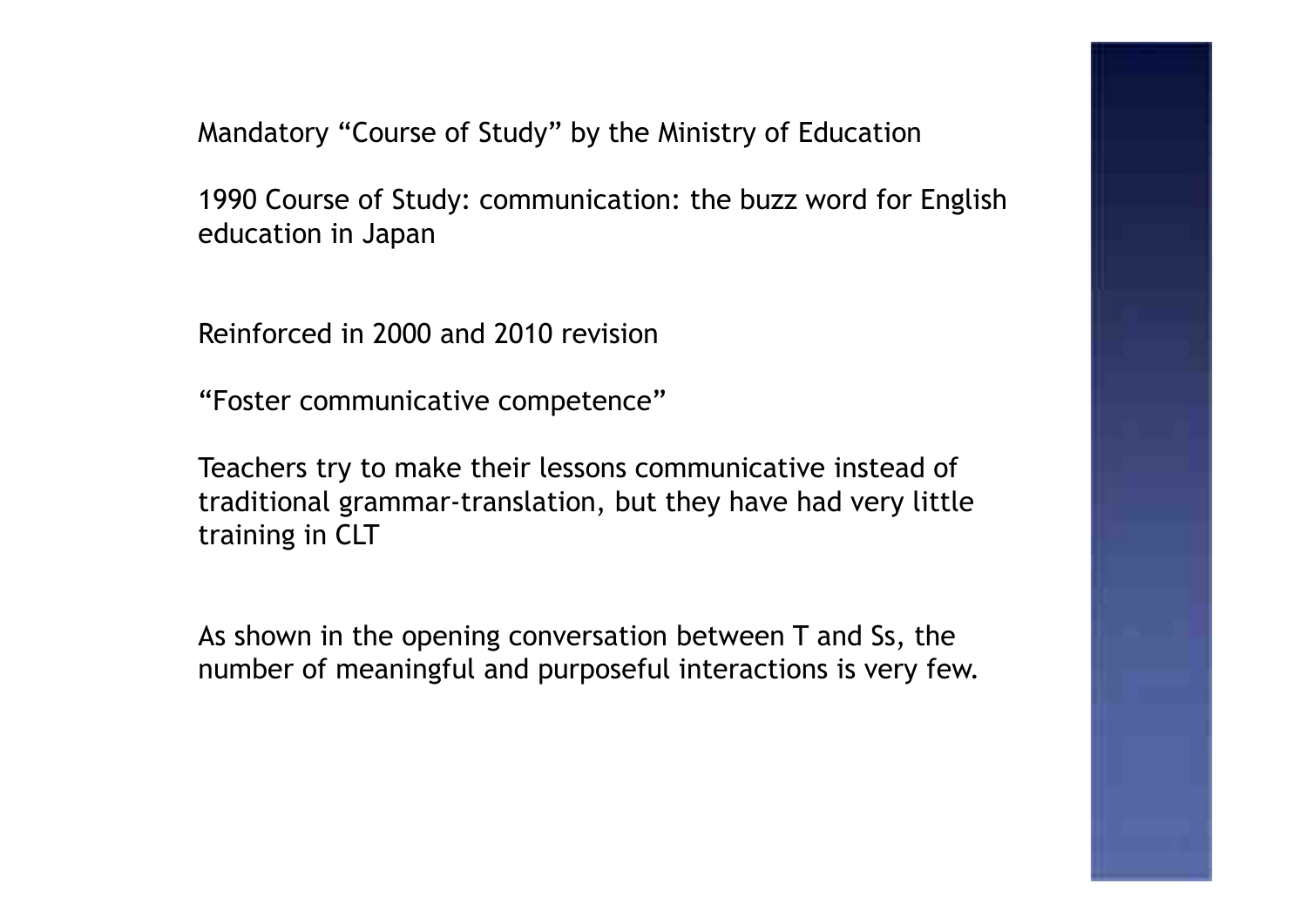# TEXTBOOK FOR JHS 3RD GRADE





*Sunshine English Course 3***, 2011. Kairyuudo**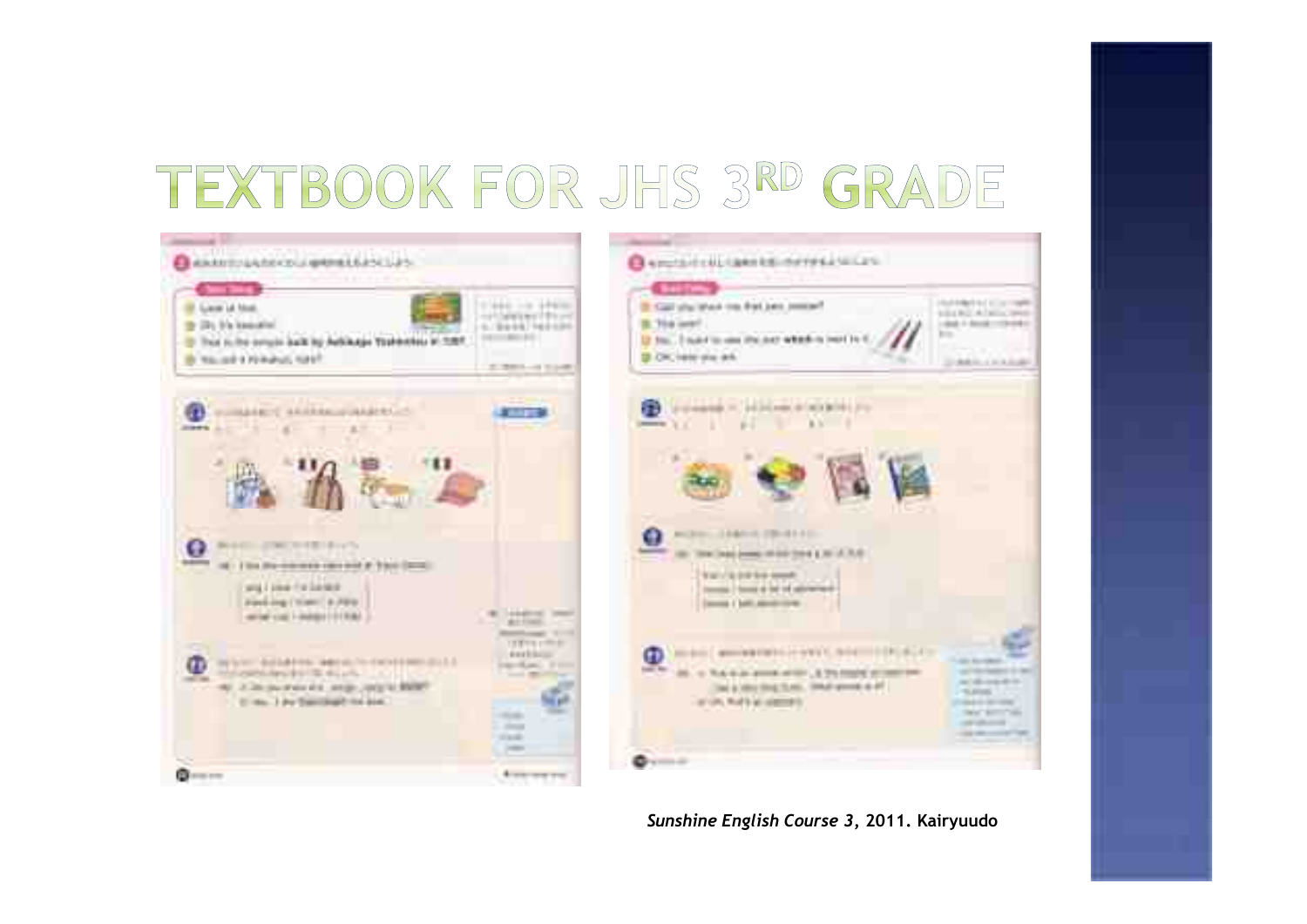

- 1. Experience of having been to a place vs. browsing through travel guides
- 2. TV reporters reporting from the scene of an accident
- 3. Typhoon report on TV
- 2. Watching news on TV vs. movies

Simulated experience: mental action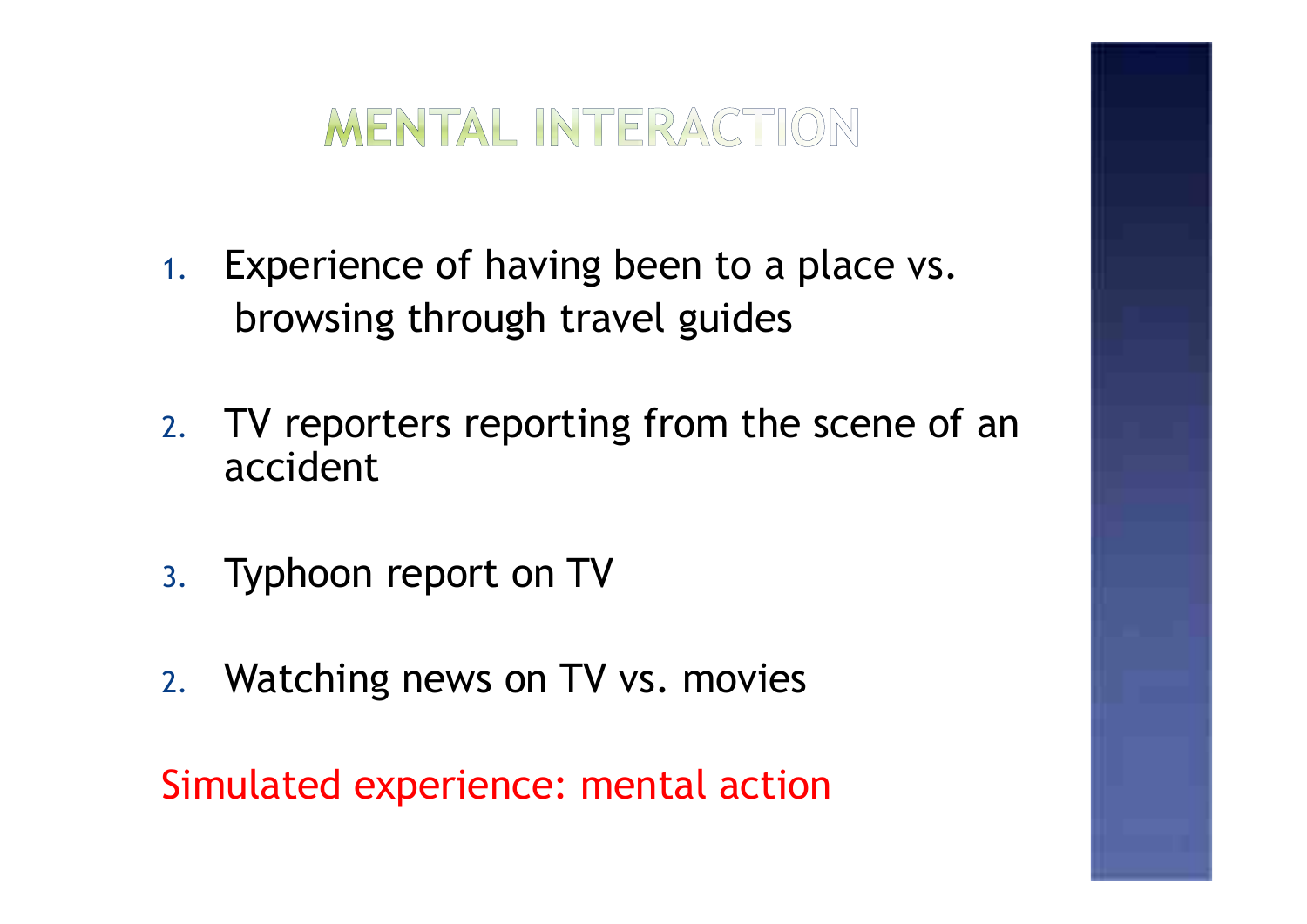

Miyako Isld. Okinawa, Japan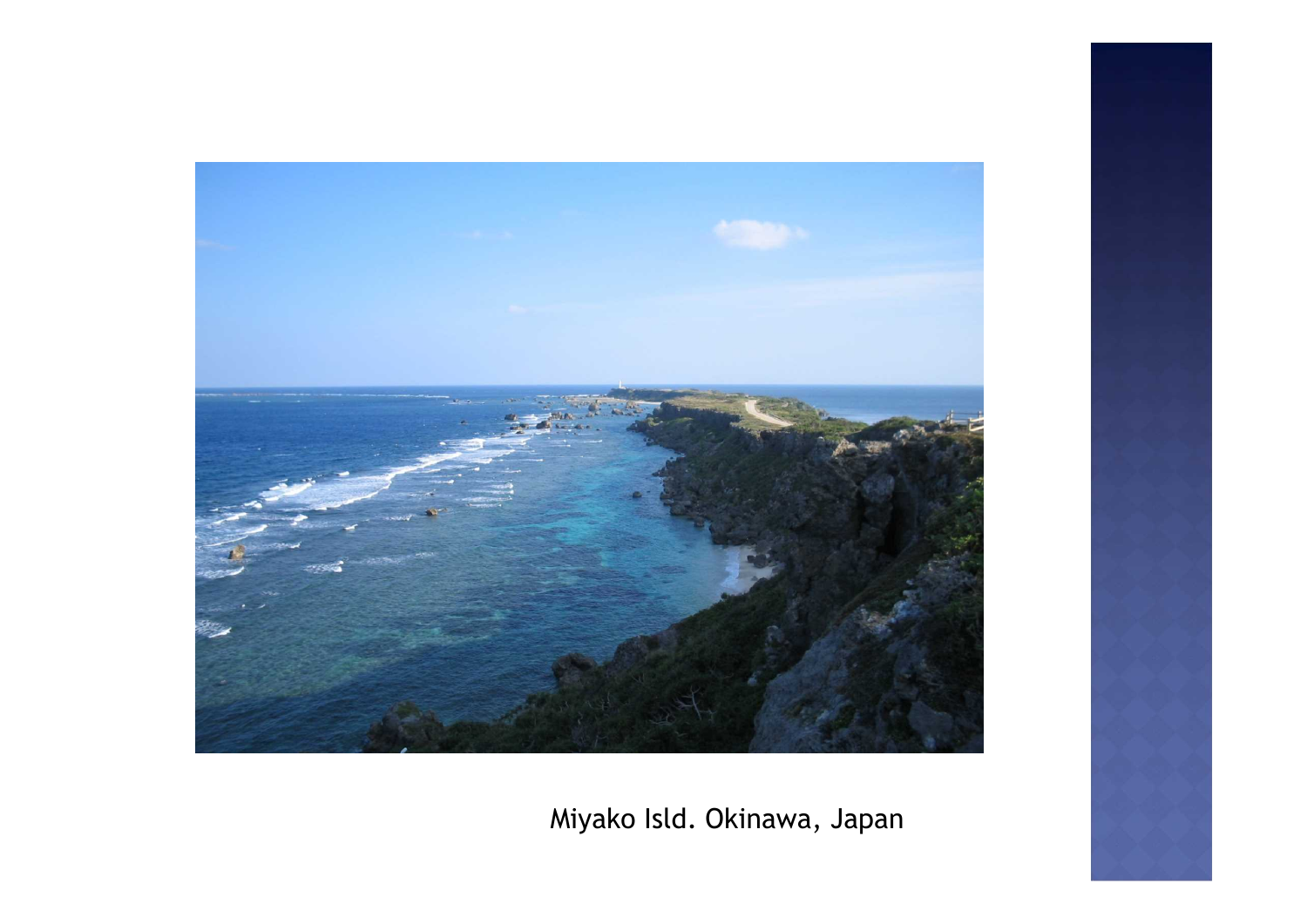#### MEANINGFUL COMMUNICATIVE LANGUAGE TEACHING

How? How can student teachers put the theory they have studied into their practice? How can student teachers create meaningful communicative activities that match intellectual and language proficiency levels of junior high school students?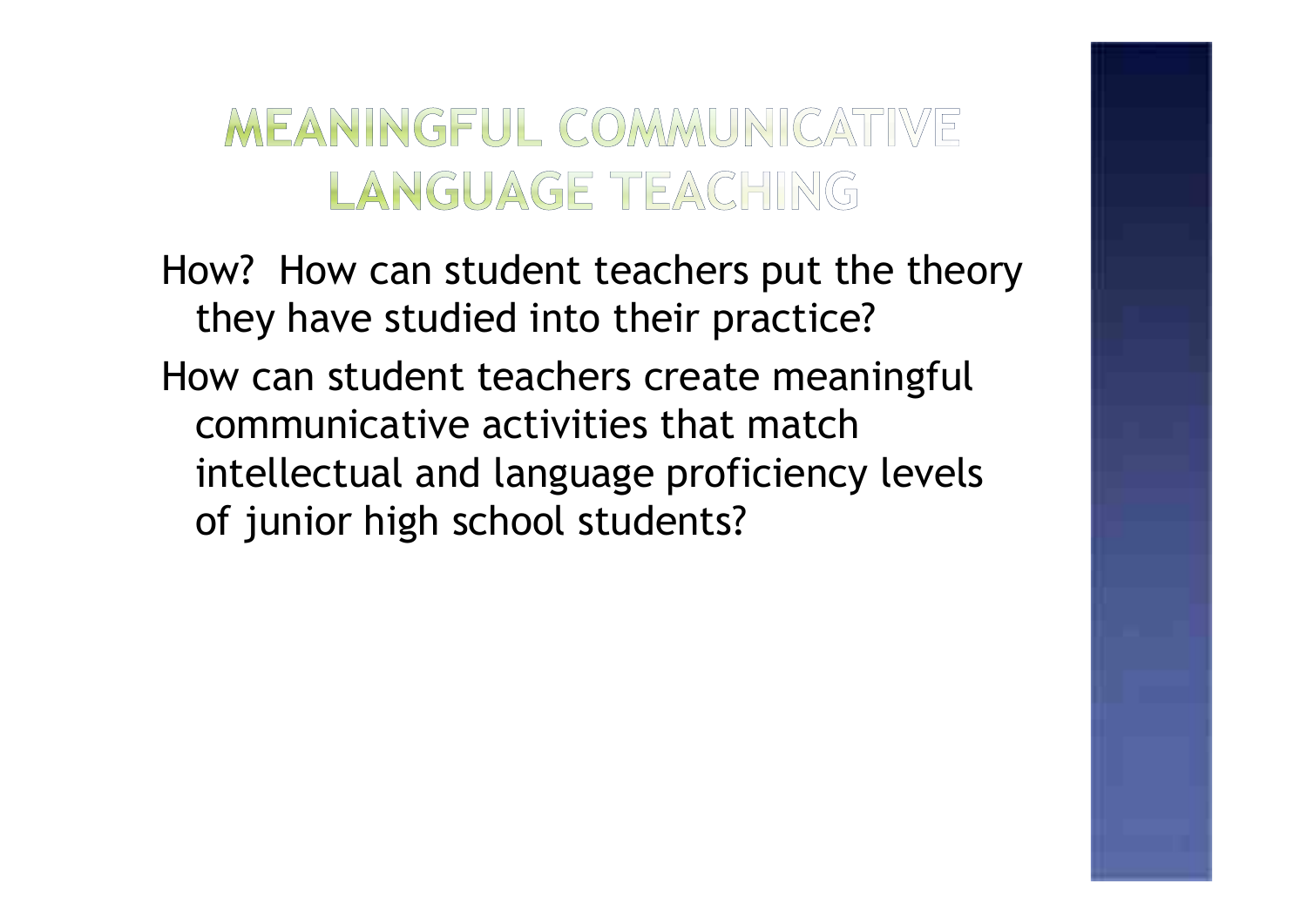# CONTEXT

Teacher education course at U of M Primary Education Major 75 Ss per grade English Education Minors 5 Ss per grade Secondary Education Major 60 Ss per grade English Education Major 6 Ss per grade Compulsory Courses

1) Study of TEFL I, II

- 2) Lesson Study in TEFL I,II
- 3) Teaching Practicum I, II, III Elective Courses
- 1) Applied linguistics
- 2) Literature
- 3) Communication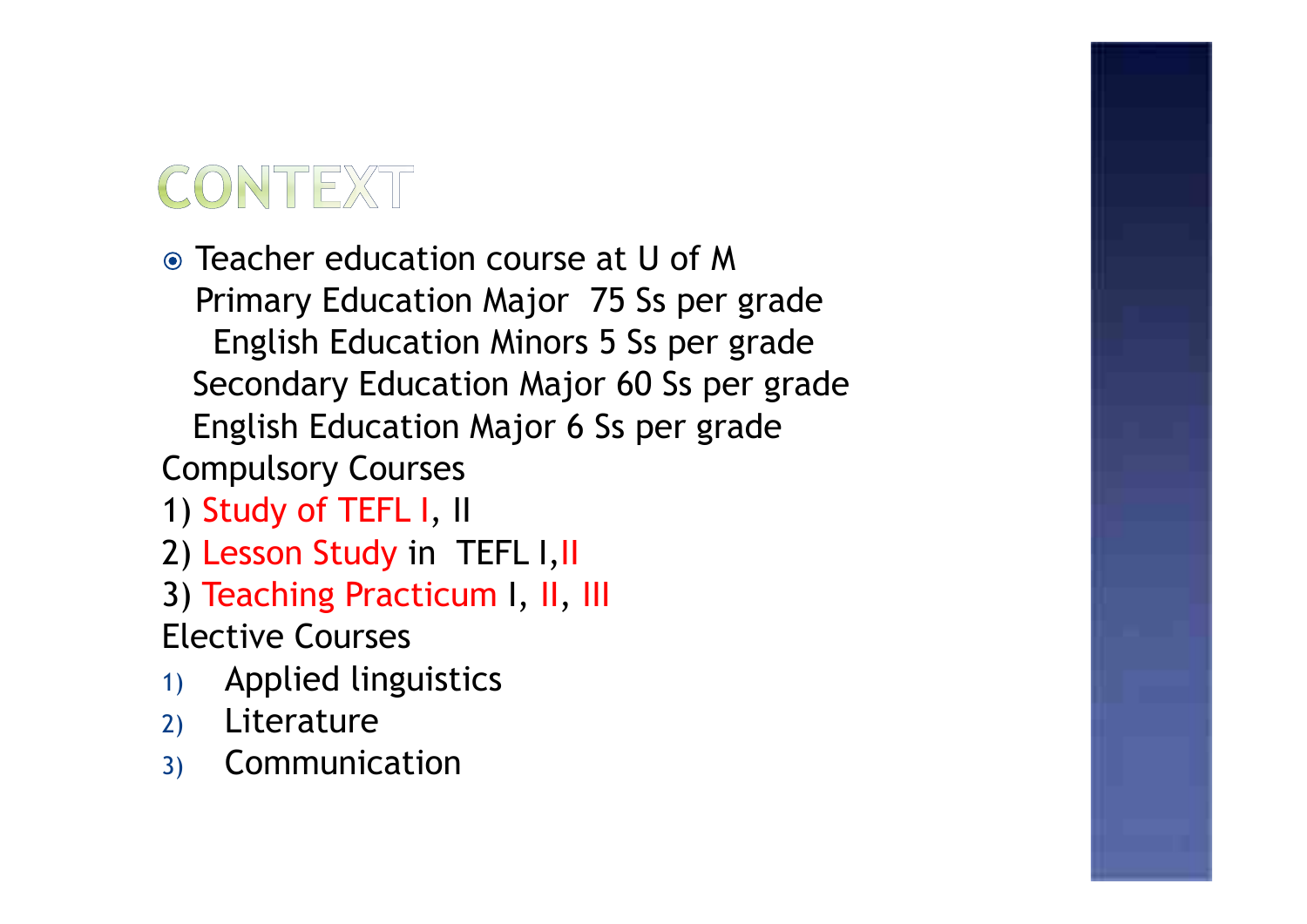# STUDY OF TEFL III

- Compulsory course for juniors
- Fall semester 2012
- One 90-minute class per week for 15 weeks
- No. of Ss 16

# Pedagogy I

ALM, TPR, SW, CLL, CLT (classic)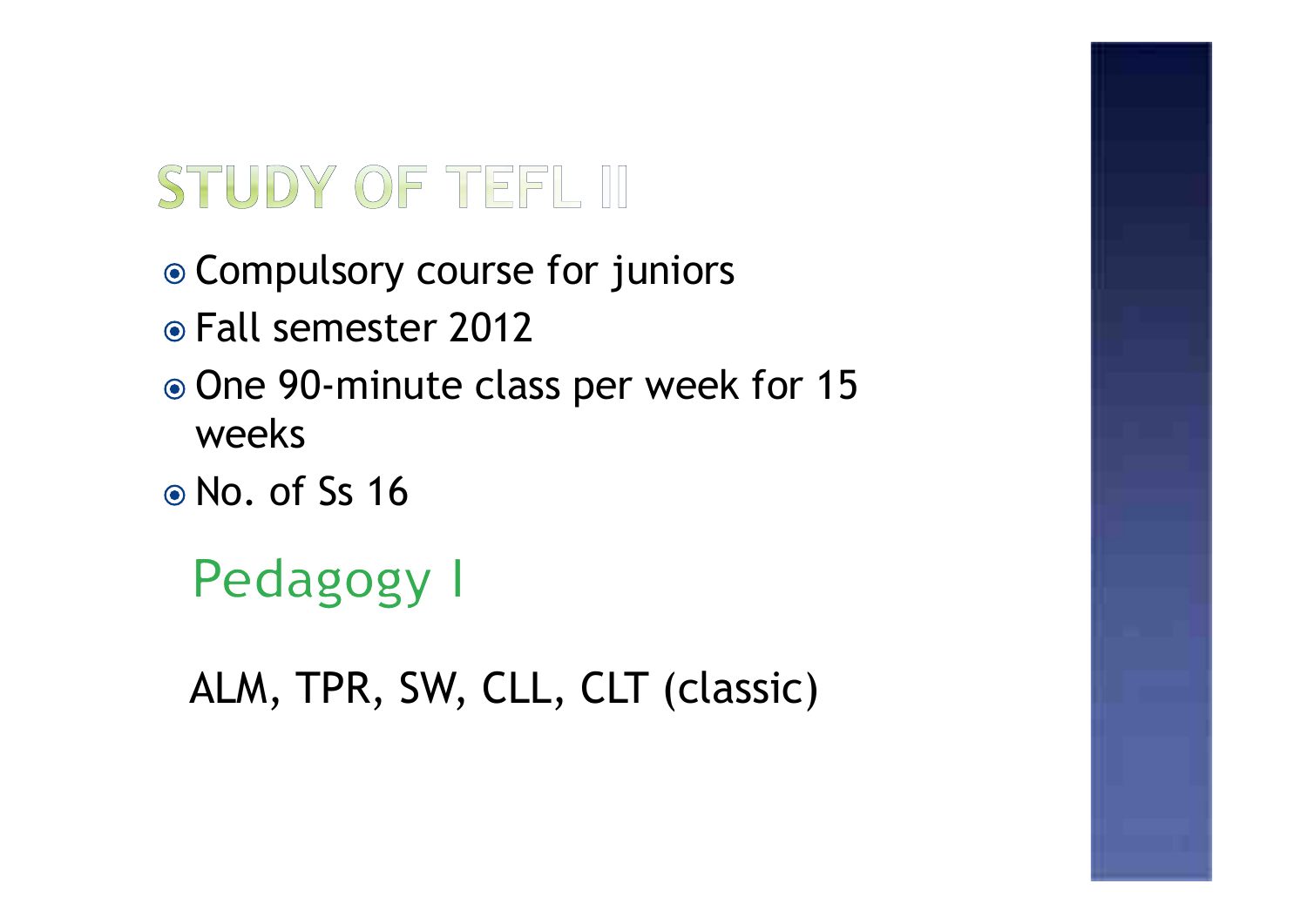# COURSE OBJECTIVES AND AIMS

- **■** By the end of this course, Ss will be able to
	- 1. articulate the basic principles underlying
		- 1) Content-Based Instruction (CBI)
		- 2) Task-Based Instruction (TBI)
	- 2. gain hands-on experience of meaningful CBI and TBI
	- 3. implement CBI and TBI principles in peer teaching lessons according to one's own understanding of the principles
- 4. and reflect on peer teaching lessons Aim

Ss can create meaningful CBI and TBI activities in which junior high school students will use their brains.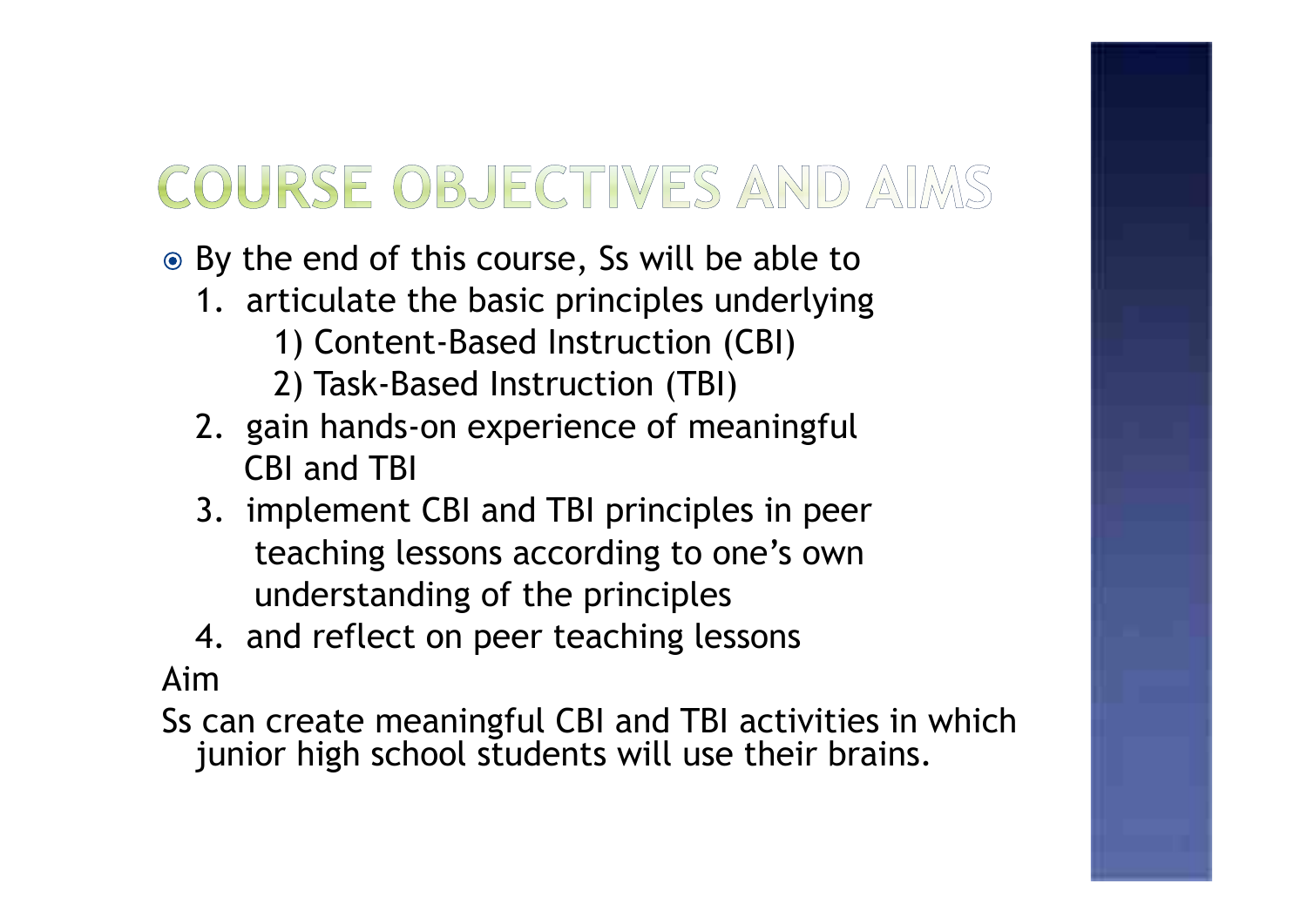# SOME PRINCIPLES OF CBI

- People learn a language more successfully when they use the target language as a means of acquiring information, rather than as an end in itself.
- CBI better reflects learner's needs for learning a second language
- Content provides a coherent framework that can be used to link and develop all of the language skills.
	- (Richards 2006: 29)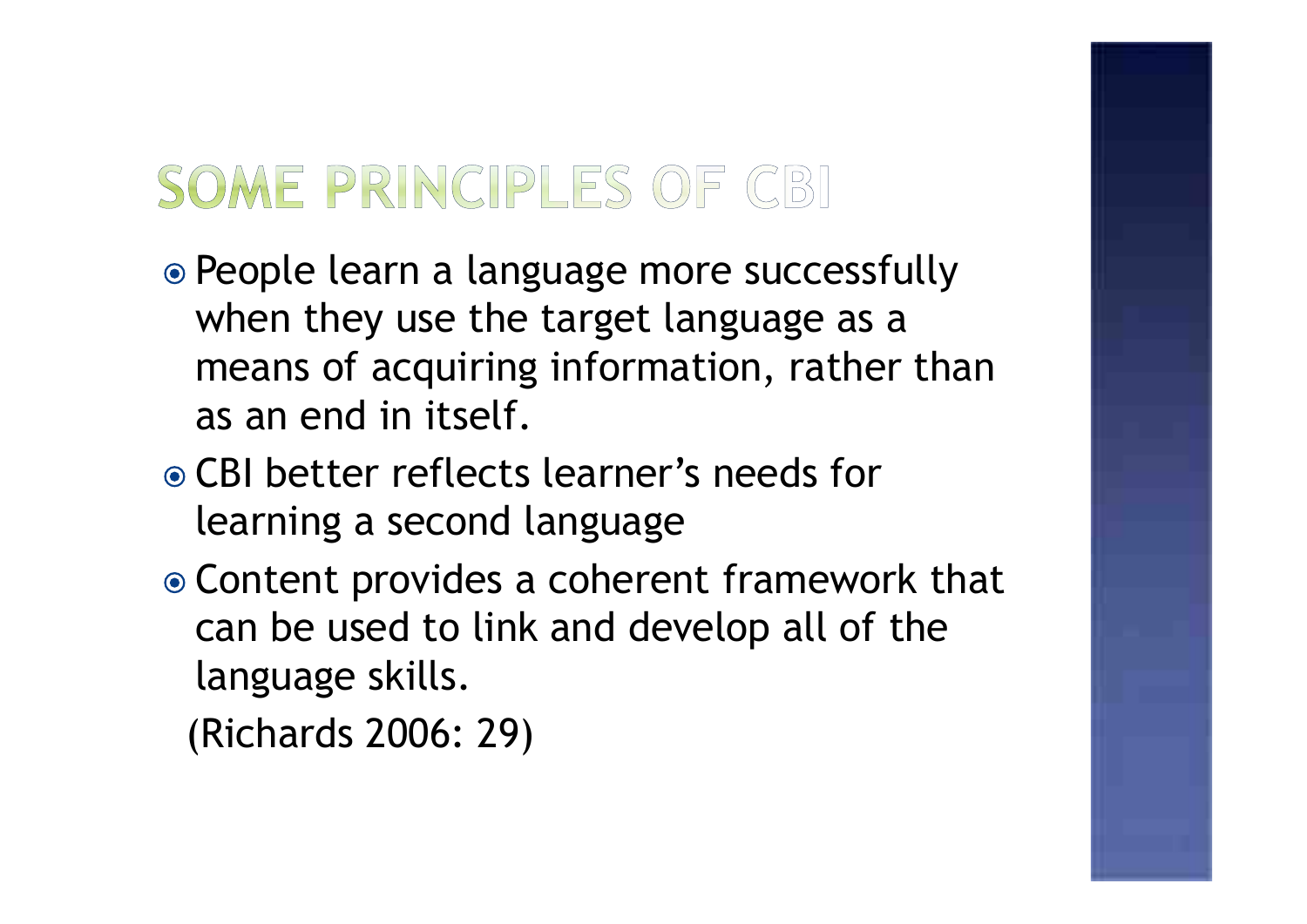# A DEFINITION OF TASK

"a piece of classroom work that involves learners in comprehending, manipulating, producing or interacting in the target language while their attention is focused on mobilizing their grammatical knowledge in order to express meaning, and in which the intention is to convey meaning rather than to manipulate form"

(Nunan 2004: 4)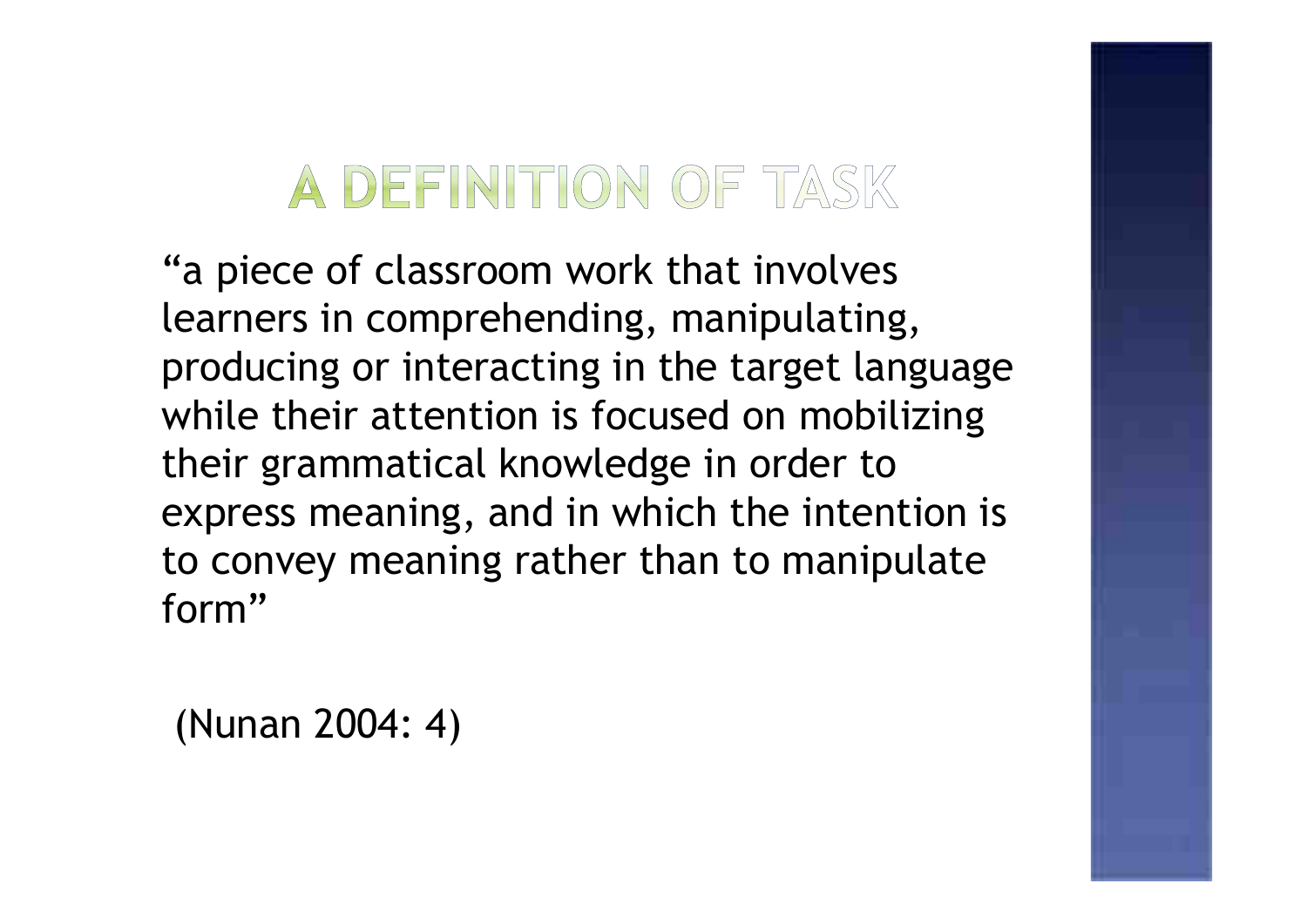#### THEORY INTO PRACTICE IN JAPANESE JUNIOR HIGH SCHOOLS

"The whole is greater than the sum of its parts." (Gestalt psychology)

Remembering principles does not lead to real understanding and implementation of CBI-TBI.

Meaning must be experienced to make it meaningful.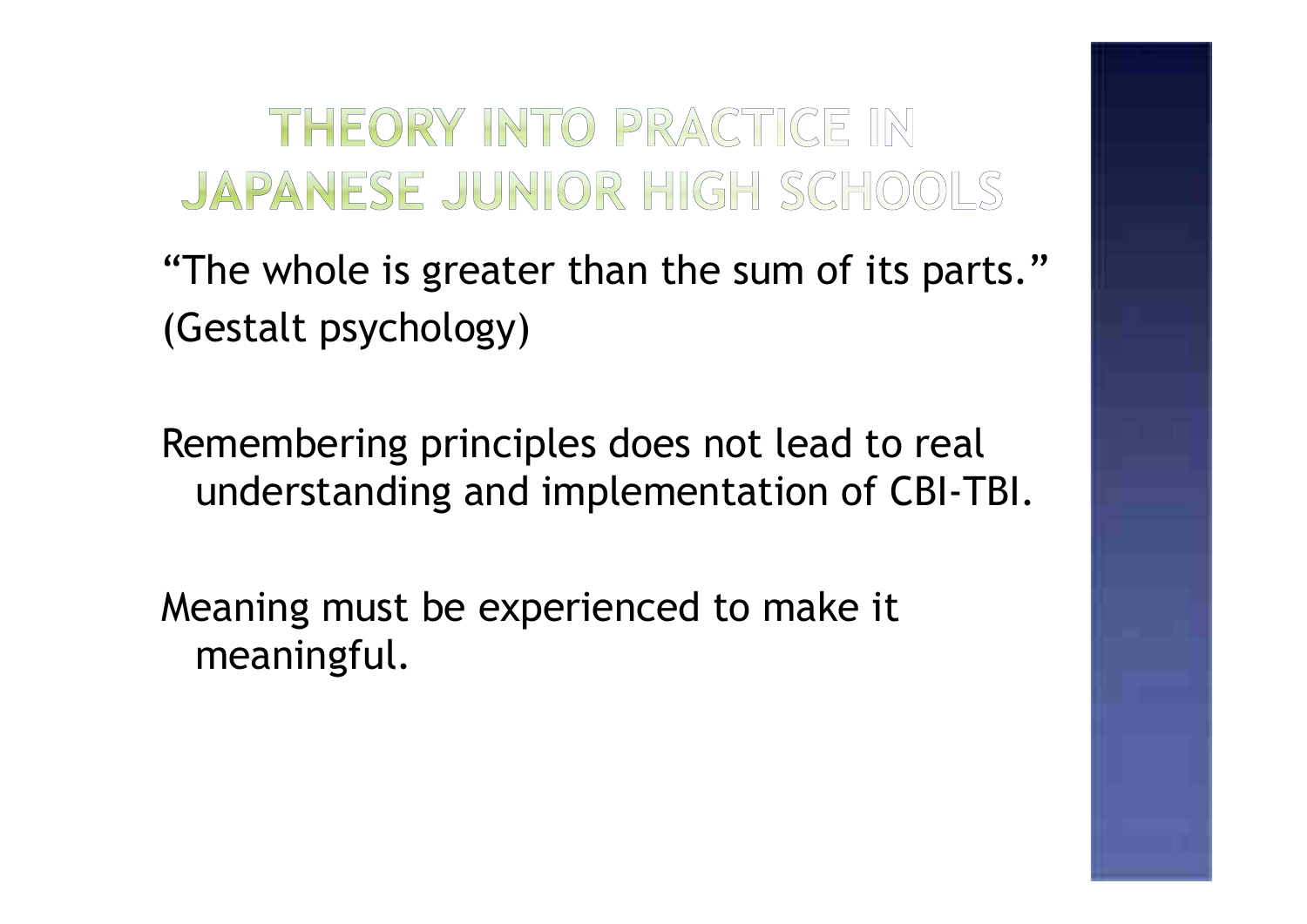# SEMINAR IN TEFL III

- Teacher educators and student teachers
- Does a teacher educator's explanation of English language teaching methodologies lead to student teachers' understanding?
- Isn't what a teacher educator doing just reading a user's manual aloud?
- "Teacher educators can preach but they cannot teach what they preach."
- Student teachers will gain hands-on experiences in creating meaningful activities so that they can adopt CBI-TBI to make classroom activities truly meaningful for students.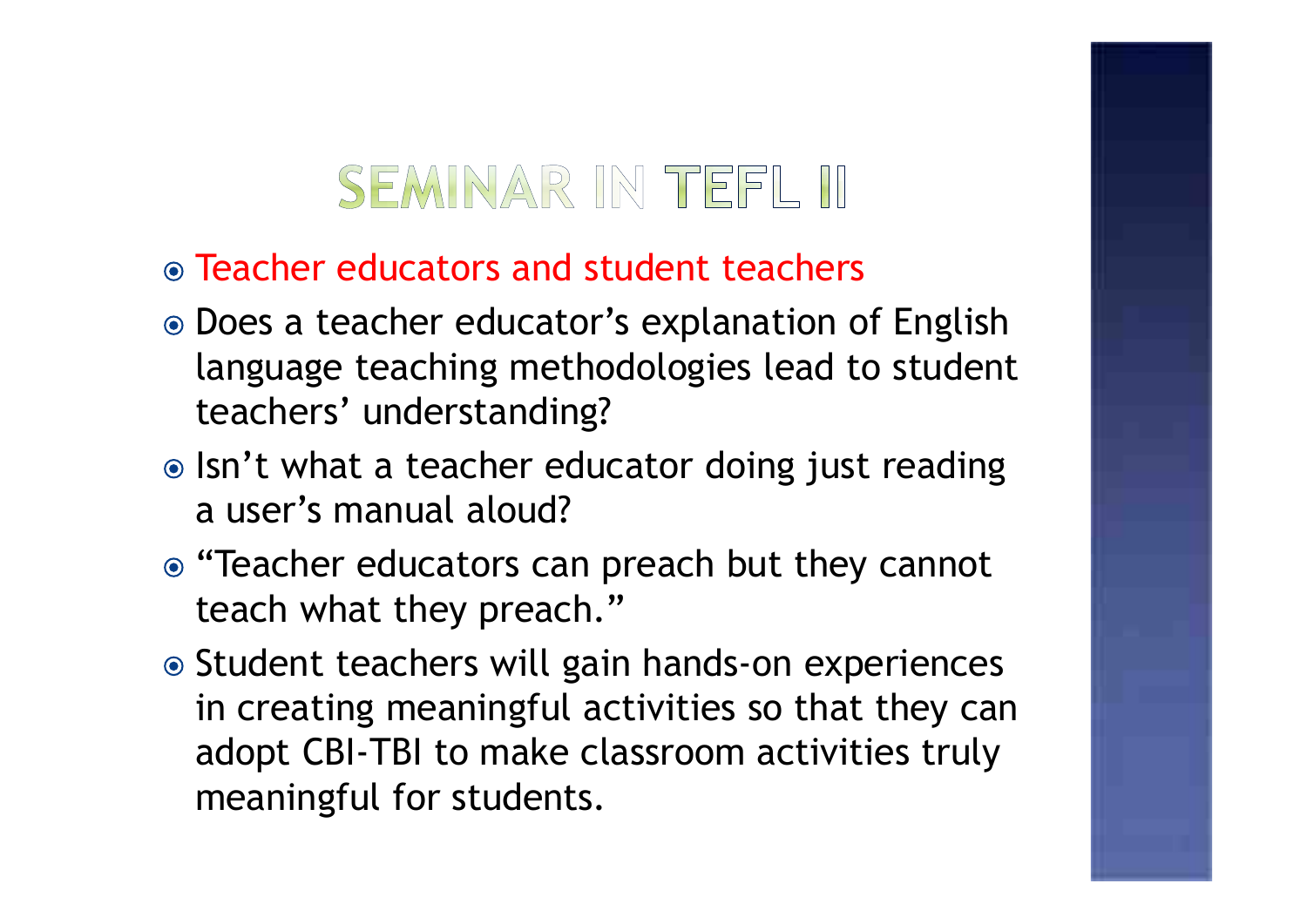

1. use the target language as a means of acquiring information (CBI)



1. Cuchner & Brislin 1996. *Intercultural Interactions.* CA: Sage

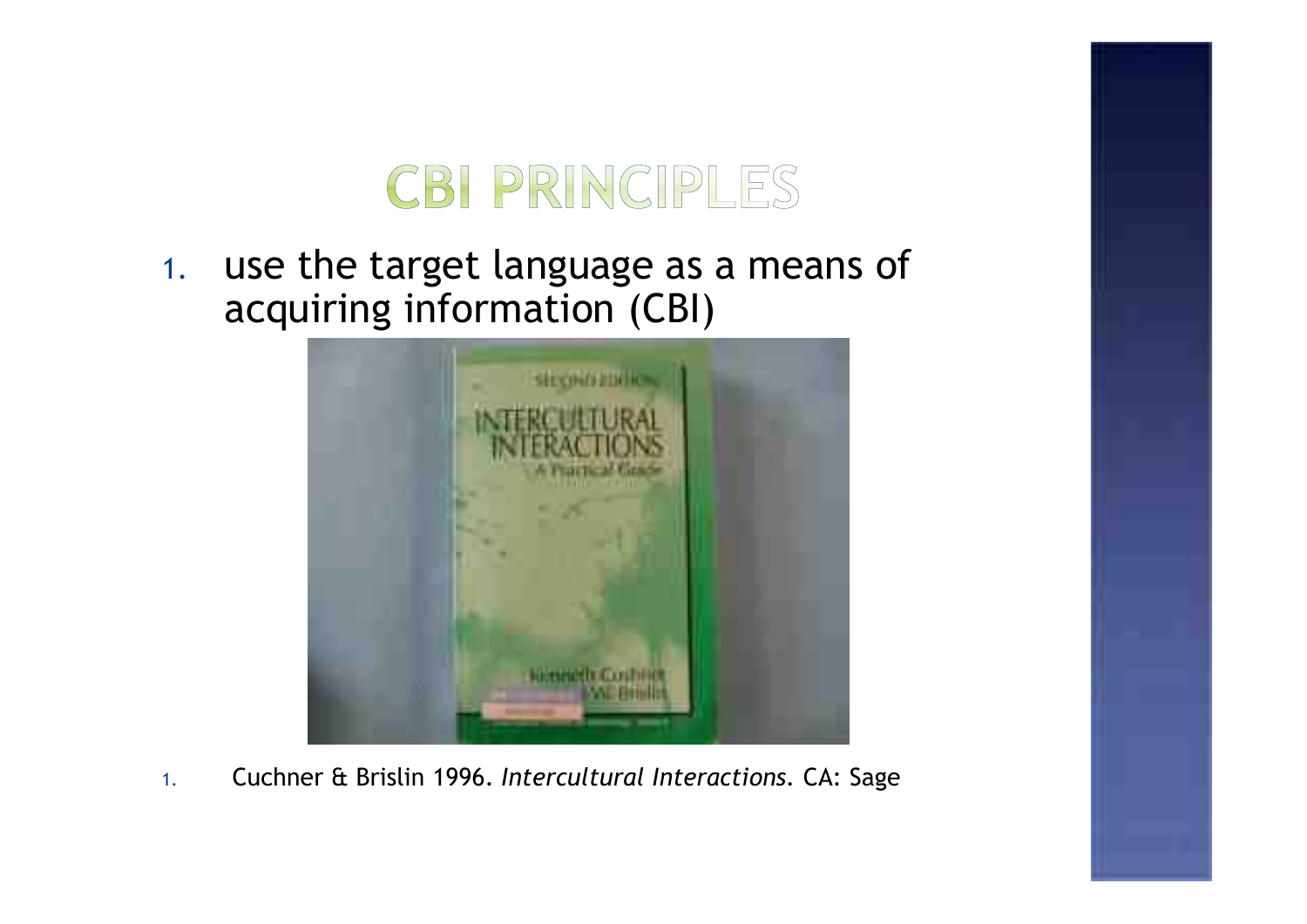### TBI PRINCIPLES

- 1. use of existing language resources (TBI#1)
- 2. an outcome (TBI#2)
- 3. a focus on meaning (TBI#3)
- 4. use of communication strategies and interactional skills (TBI#4)

(Richards, J.C. 2006) retrieved on Jan. 15, 2012 http://www.professorjackrichards.com/pdfs/communicativelanguage-teaching-today-v2.pdf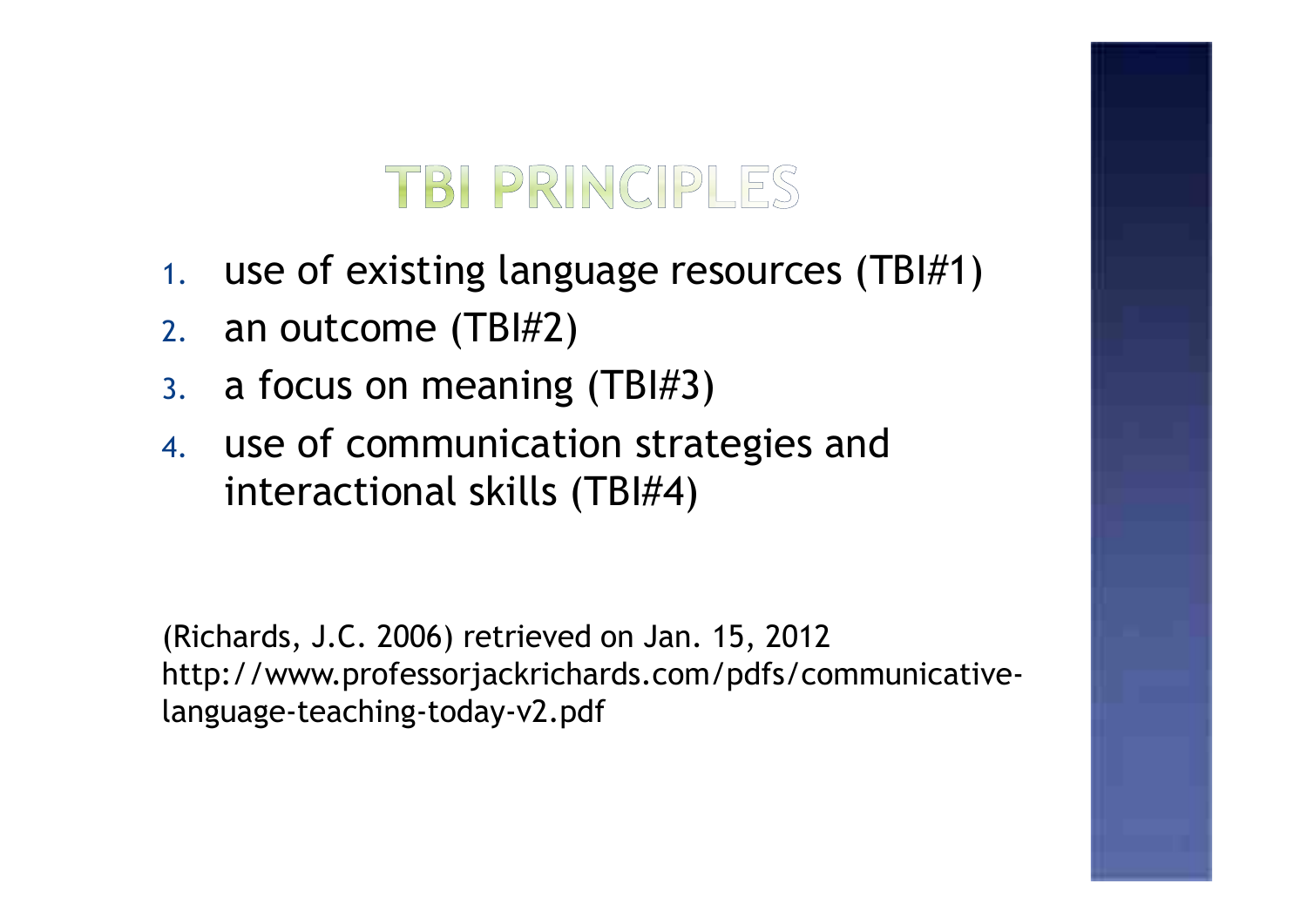# GETTING THE WHOLE PICTURE

- 1) Study a conflict in an intercultural interaction
- 2) Discuss the content in Lt
- 3) Produce a skit with a scenario

Assumptions:

Students experience construction of one's own understanding of CBI-TBI principles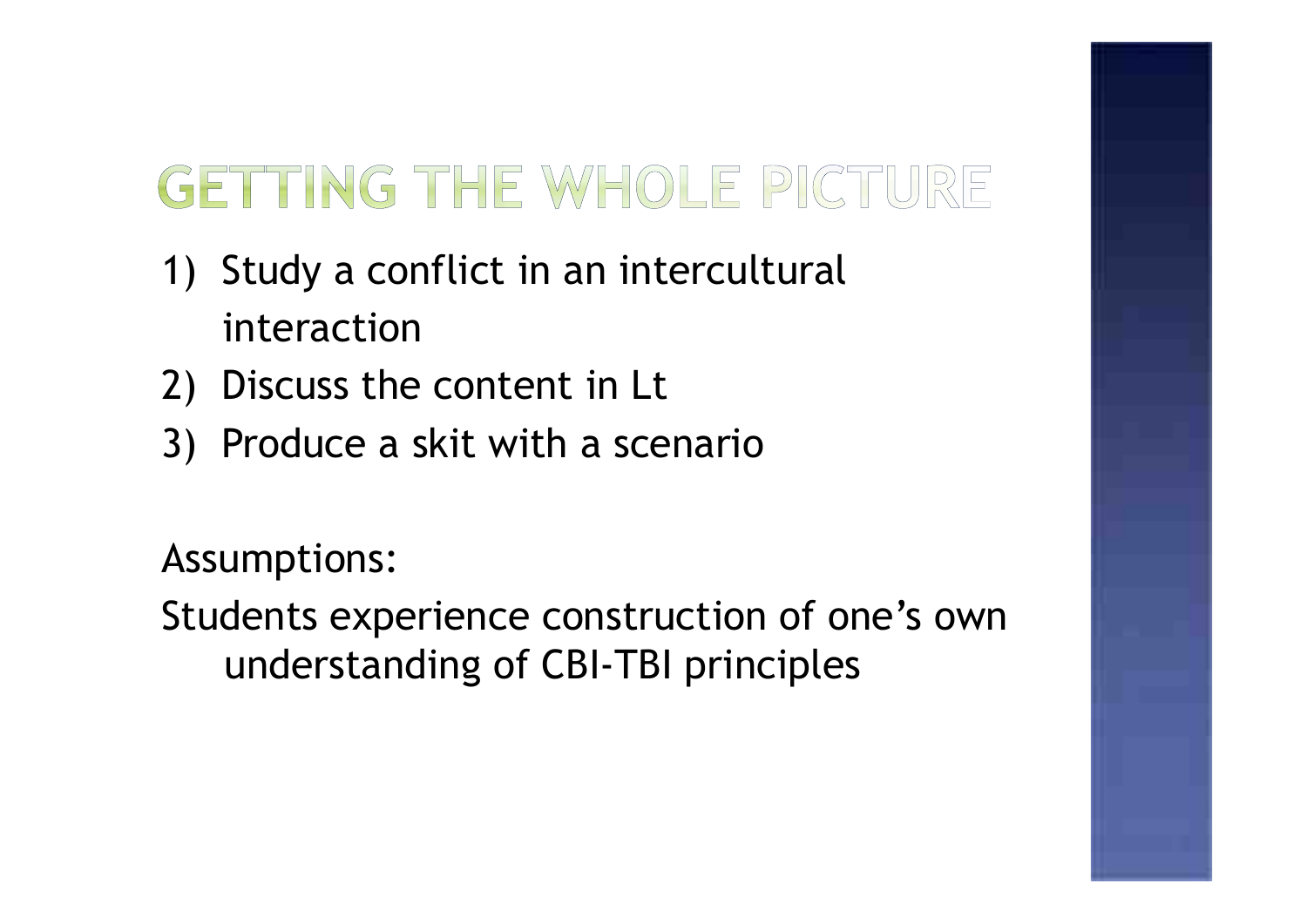#### SAMPLE SCENARIO COMPOSED BY STUDENTS

- $Narrator \cdot N$   $FA \cdot Friend A$  $\odot$
- David : D FB : Friend B  $\odot$
- Chen L-men :  $C = FC$  : Friend C  $\odot$
- $\odot$
- N: He is David, an American university student studying Chinese in Taiwan. He is Chen Li-men, a  $\odot$ young man from Taipei. They met at a local food stand.
- $\odot$
- D: Wow! There's a local food stand. Let's go.  $\odot$
- $C \cdot H$ i!  $\odot$
- D: Hi!  $\odot$
- C: Do you like Taiwanese food?  $\odot$
- D: Yes, of course! This is very delicious, but smells very bad. Uh, I'm David. Can I ask your name?  $\odot$
- C: My name is Chen Li-men. Spell is C H E N, L I M E N. Please call me Chen. I've lived in Taipei for  $\bullet$ twenty years.
- D: Really? I've lived in this city for two years. And I want many many friends!  $\bullet$
- N: They got along with each other immediately.  $\bullet$
- D: By the way, I'm interested in the outdoors, for example, climbing, hiking and camping.  $\odot$
- C: Great! Why don't you go hiking with me? If you agree with me, I'll plan everything.  $\bullet$
- D: That's a good idea! Thank you, Chen.  $\bullet$
- C: You're welcome. I'll call you after completing our plan $\odot$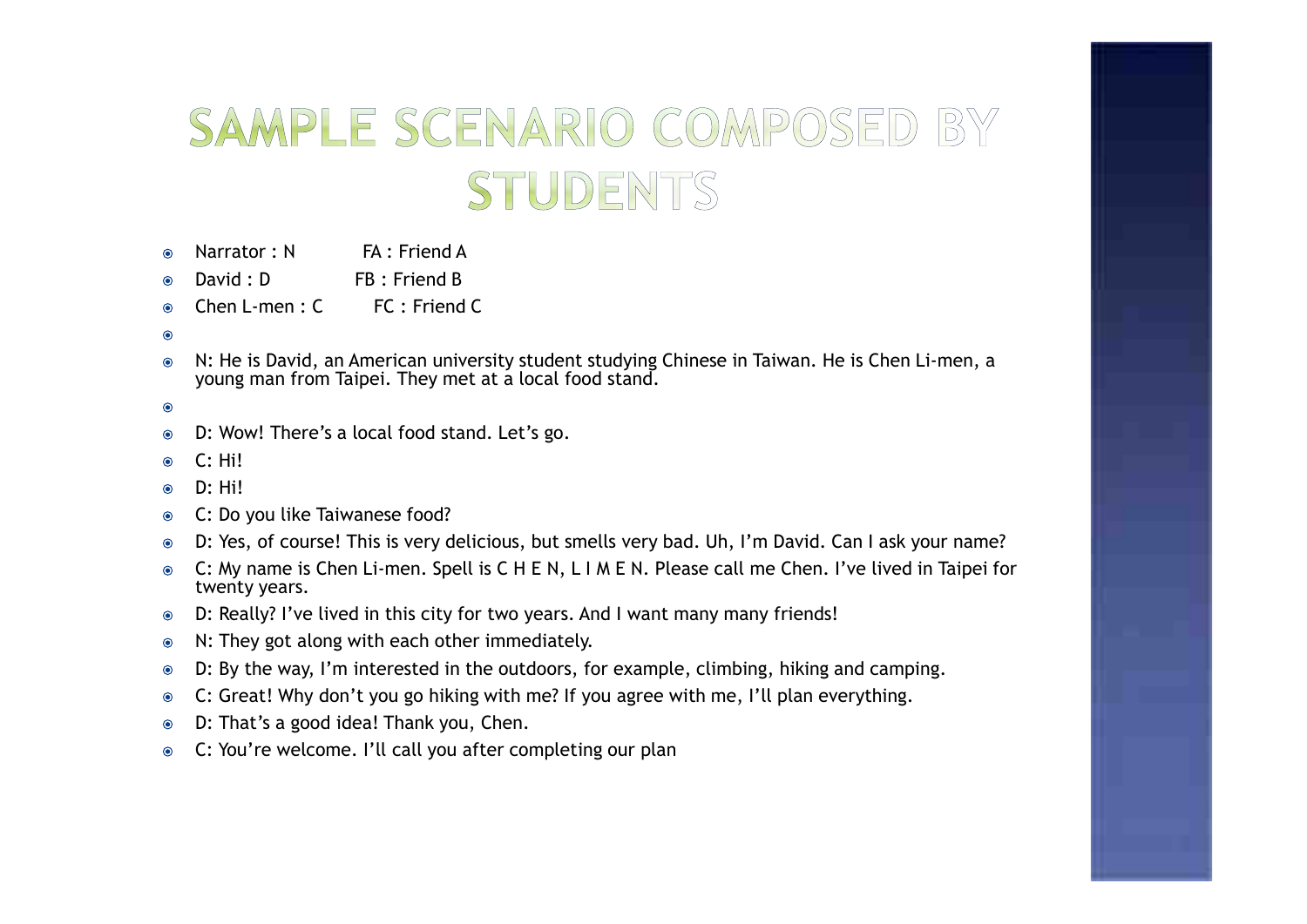# STUDENTS PERFORMING A SKIT

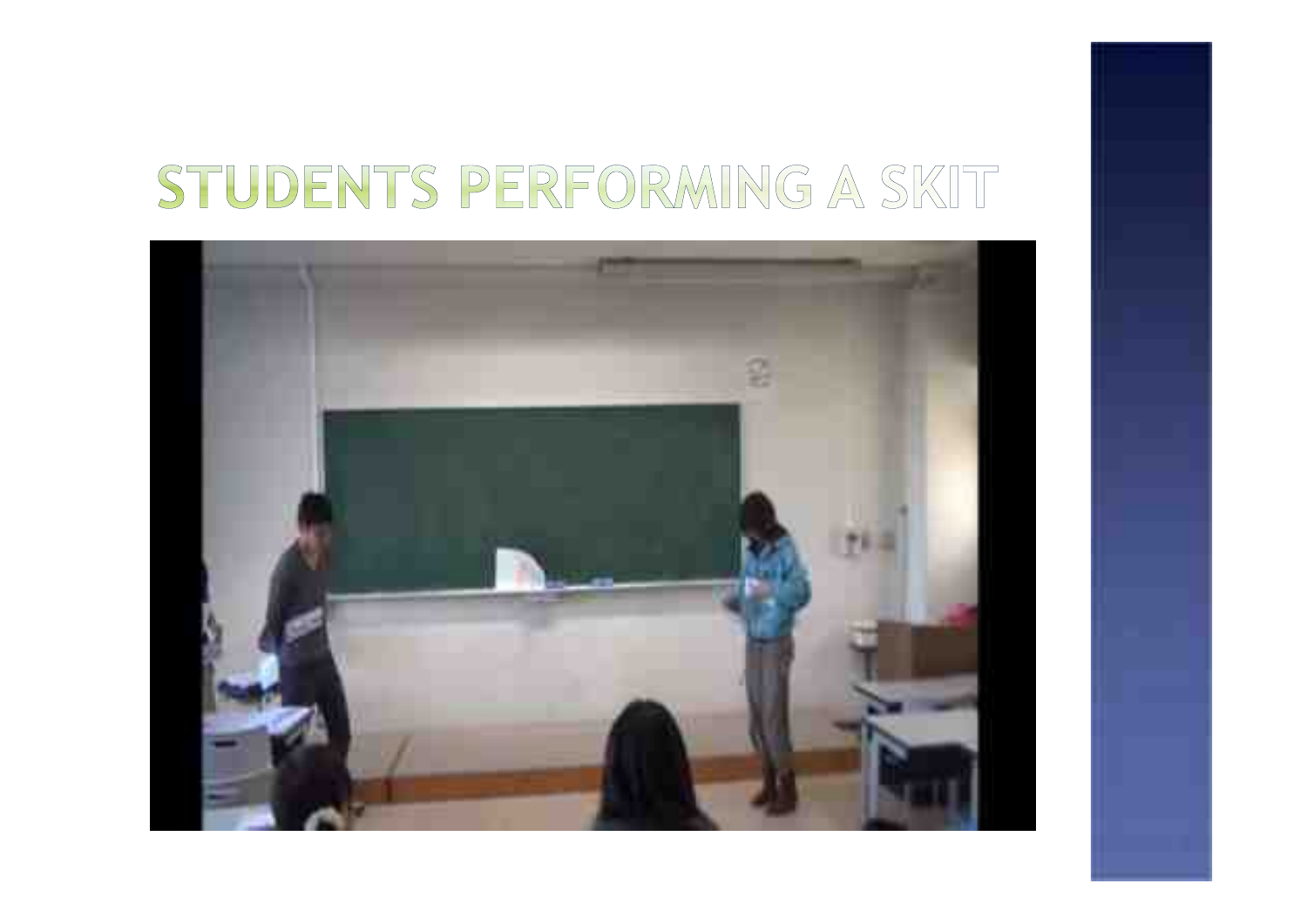# SS FEED BACK ON THE COURSE

- "By experiencing CBI and TBI, I think I will be able to use these approaches in the upcoming teaching practicum."
- **.** "This course was really hard for me, yet I feel I have gained a lot."
- **■** " I was able to improve my English ability in this course while at the same time experiencing CBI and TBI."

(student feedback on Jan. 11)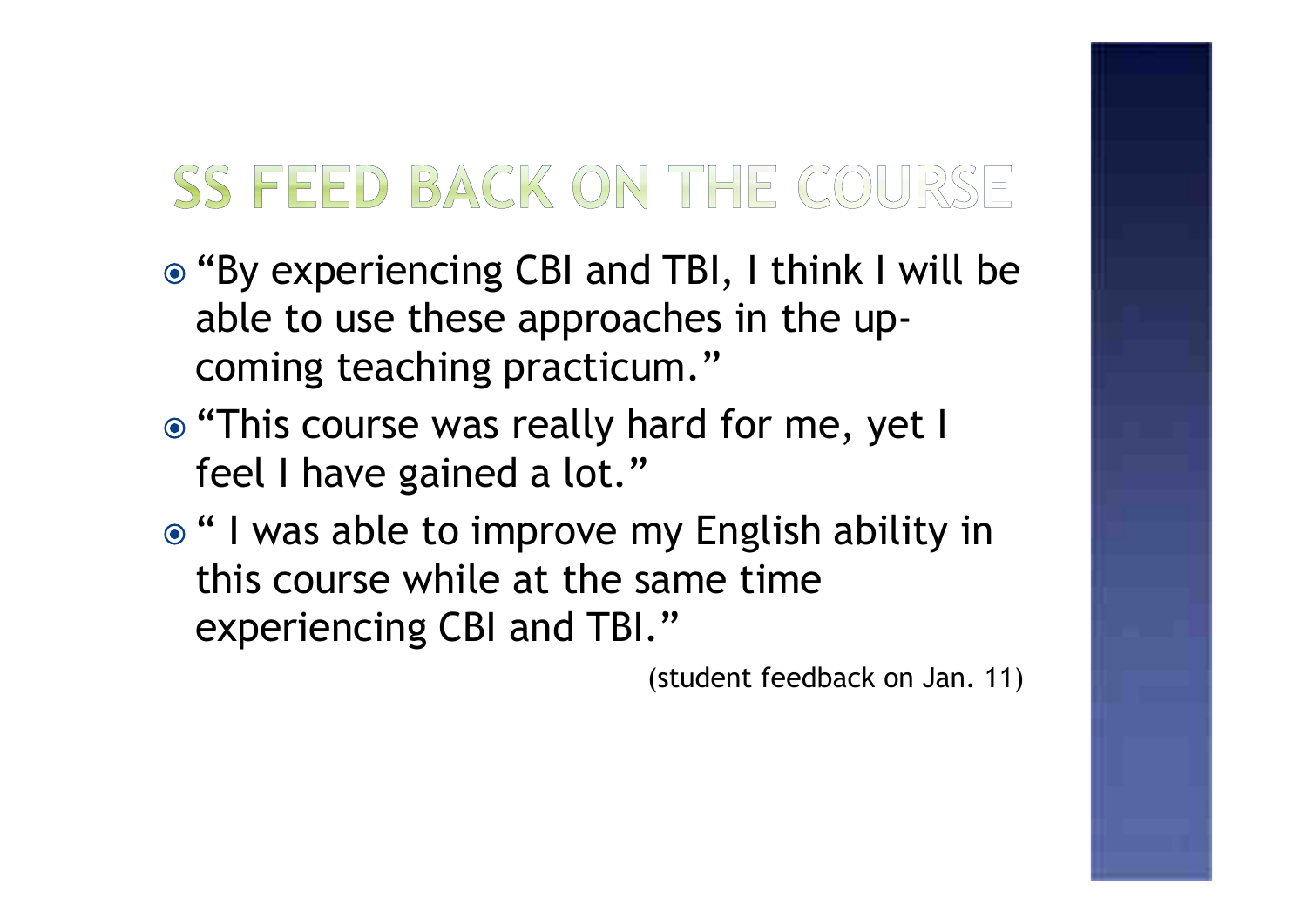### **KEY TO SUCCESSFUL** COMMUNICATION ACTIVITIES

- Teachers' awareness of what it means to be meaningful to Ss
- Simplistic "Mickey Mouse Club" communication activities will not lead to real learning.
- Ss must use their brains to learn to communicate by communicating.
- Student teachers' experience of creating meaningful task/activity will help them modify the textbook activities and make them meaningful to Ss.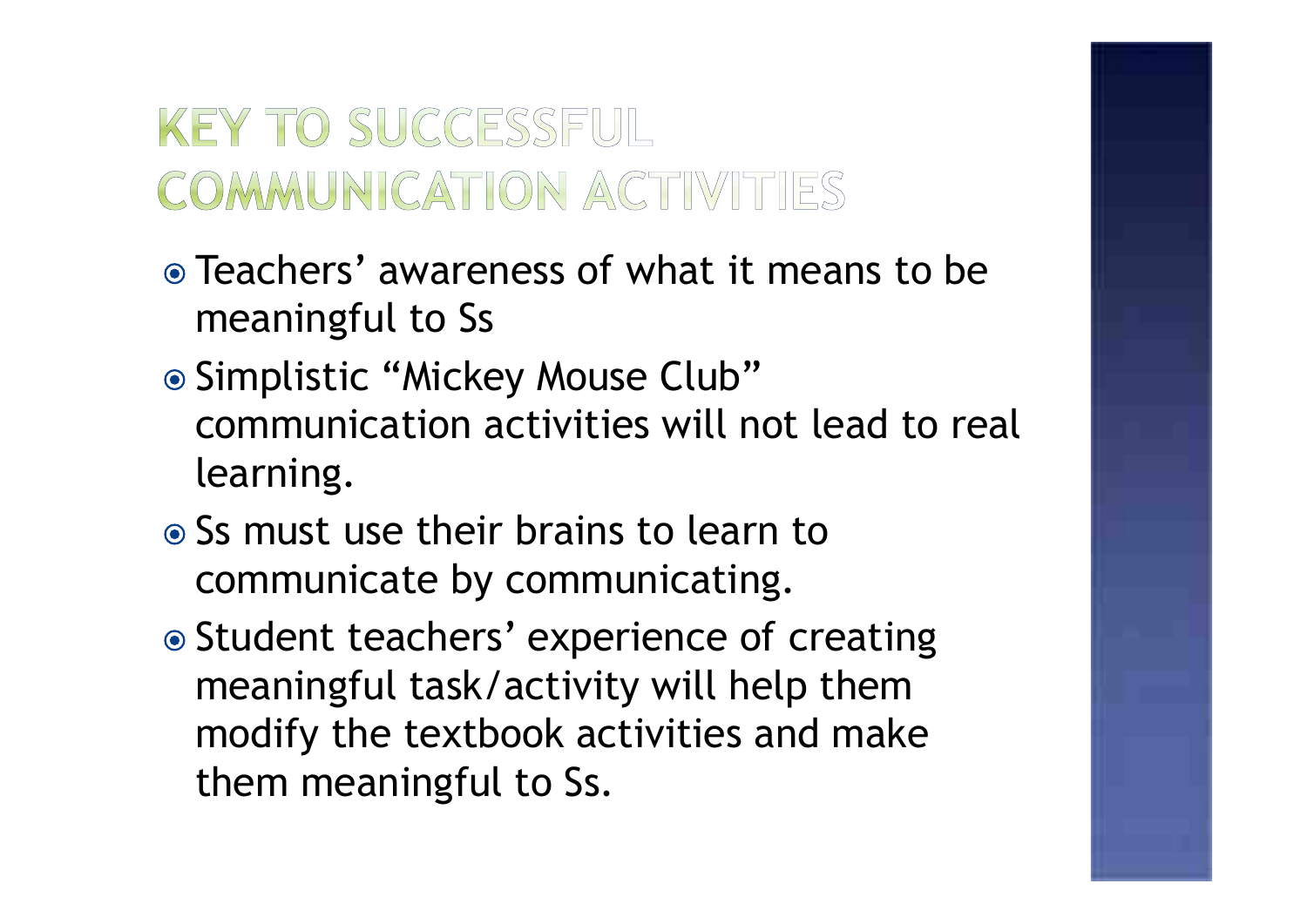#### FUTURE OF ENGLISH EDUCATION IN JAPAN

Foreign Language Activity in elementary schools: compulsory 5<sup>th</sup> and 6<sup>th</sup> grades

More emphasis on communication in junior high schools

Use of English as a means of instruction in high schools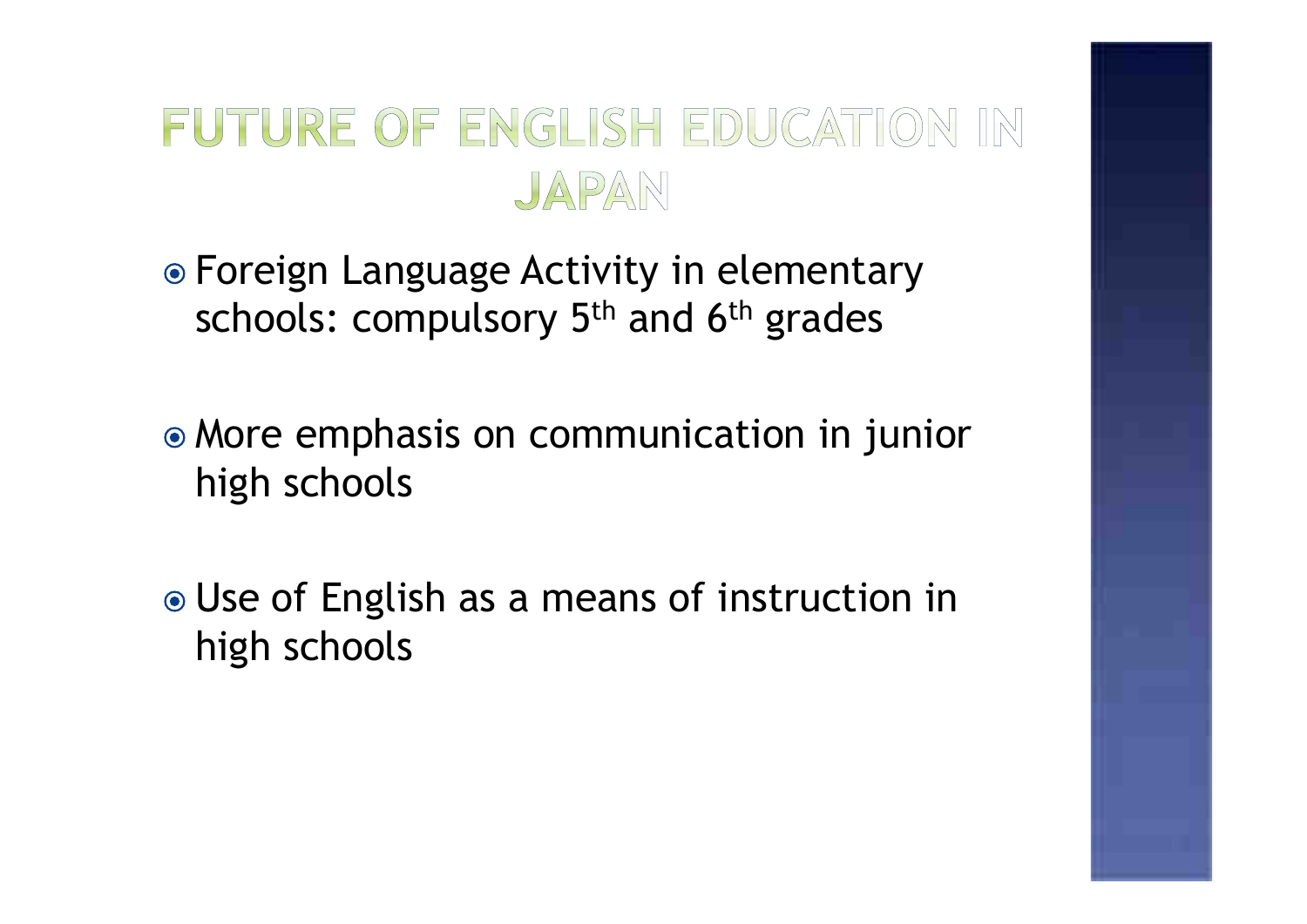# SS FEED BACK ON THE COURSE

- Questions in Student Feedback Questionnaire
- 1 Delivery
- Passion
- Teaching style: interactive
- Encouraging Self-study
- Use of syllabus
- Difficulty
- Stimulating
- Easy-to-understand
- My attitude toward this course
- Being listened to
- 11 Satisfaction

Rated 4.8 out of 5 in FD feedback